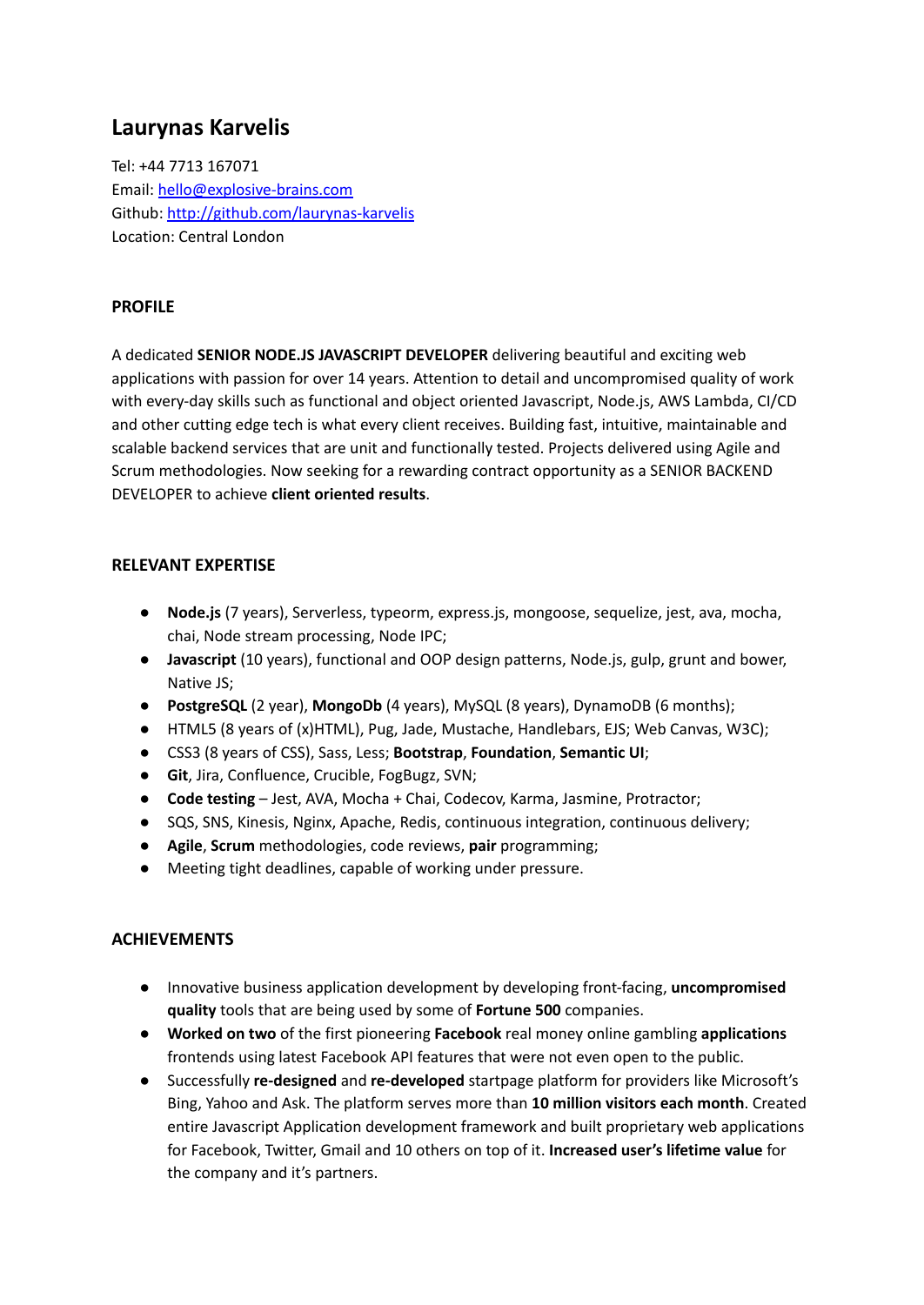- **Re-designed UI** for existing SEO web application. Created **top-notch Node.js** chart processing server for reporting system. Created internal **decision making system** to calculate website's SEO ratings from more than **100 different criterias** by aggregating 200 GB MySQL data for faster data processing and re-presentation. Therefore increased customers' satisfaction rate significantly.
- **Created** and maintained **bespoke CMS solution** and launched **over 20 websites**, web portals for various lithuanian clients. The CMS helped dozens of new and existing businesses to increase their sales and brand recognition.
- Created **CRM, billing and server management system** for Lithuanian **web hosting company**. This solution made the company one of the first fully automated web hosting companies in Lithuania with reduced staff costs.

## **EMPLOYMENT**

# **Senior Backend developer @ Pushologies (pushologies.com) Mar 2020 - Aug 2021**

- Created Backend micro servises processing (well documented) RESTful endpoints, queues of millions of mobile push notifications on demand, video/image processing based on S3 events etc;
- Unit and integration tested Serverless apps with Cognito and other auth mechanisms;
- Developed a robust git-flow based CI/CD workflow based on Bitbucket Pipelines;
- Tech used daily: Serverless, Typescript, Postgres, SQS, SNS, Kinesis, S3, CloudFront, Cognito, Jest and more.

## **Senior Backend developer @ NearSt (near.st) Mar 2019 - Aug 2019**

- Automated shop onboarding process using AWS Lambdas and Google APIs giving staff their time back (cutting it down 8 fold) to focus on things that matter;
- Reduced shop Data flow processing times significantly so the company can further save more on AWS expenses;
- Refactored majority of Lambda services to improve their code readability, maintenance, functional testability using best nodejs dev practices and simplifying the code overall;
- Tech used daily: AWS cli, DynamoDB, Kinesis streams, serverless, Node Lambdas, AVA.

# **Senior Backend developer @ 90 Percent of Everything (90poe.io) Apr 2018 - Sep 2018**

● Developed and maintained IoT vessel microservice based solution (realtime device stream processing) running under Docker with remote update system; Worked on other AWS cloud microservices, both internal and client facing;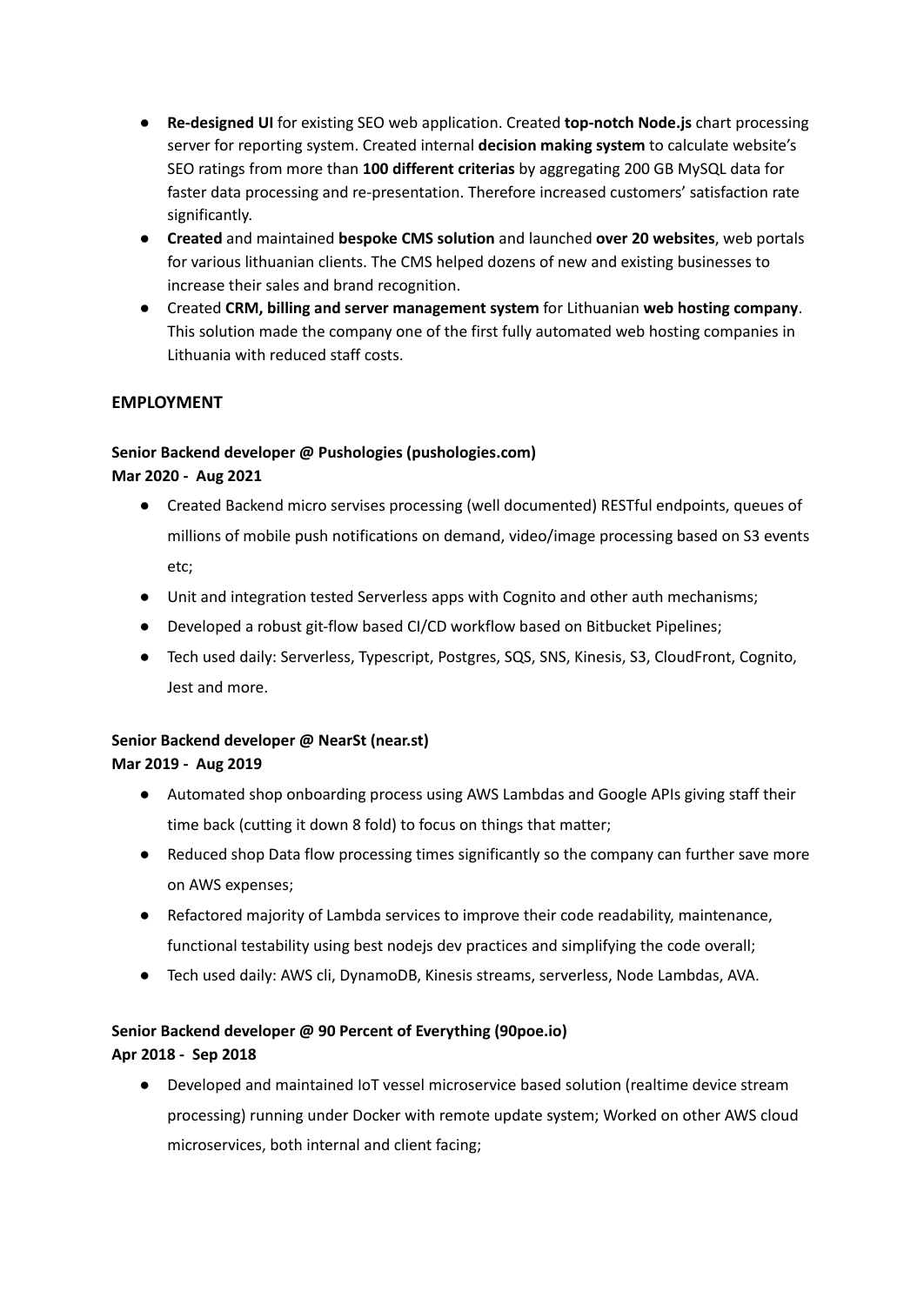- **ES6 Node.js** cloud and IoT microservices (mainly: nodejs + apollo, graphQL, gRpc, rest, ws, http2);
- DBs used: postgresql, mongodb, influxdb; Process IPC and queueing: RabbitMQ, Kafka.

# **Crypto trading background system @ Personal project**

### **Sep 2017 - Apr 2018**

- **ES6 Node.js** background realtime-data application with NoSQL;
- Realtime sockets, node-ipc inter-process comms, async/await, Bluebird, scheduled tasks, Telegram integration;
- Process crash recovery for trades and other sensitive tasks;
- Numerous code contributions to node module software @ Github.

# **Senior Node.js developer @ Dixons Carphone Warehouse (www.dixonscarphone.com) Apr 2016 - Sep 2016**

- **ES6 Node.js** RESTful service development with NoSQL datastores;
- Heavy use of Promise based async task chaining;
- Unit, integration testing, **95% average code coverage**, CI & CD.

# **Senior Frontend developer @ Essence digital (www.essencedigital.com) Nov 2015 - Mid Feb 2016**

- Internal advertising management platform as a single page web application;
- Frontend web application with Angular.js and Angular Material;
- Continuous integration, and code testing with Karma + Jasmine, Docker.

# **Co-founder, chief product officer @ Geektastic.com (www.geektastic.com) Sep 2014 - Oct 2015**

- Developer technical assessment and hiring platform using Angular.js, Sails.js, MongoDB;
- UX and UI development using Twitter Bootstrap, Semantic UI;
- Entire website developed solely by one developer.

# **Senior Frontend developer @ The Press Association (www.pressassociation.com) May 2014 - Aug 2014**

- E-commerce website using Angular.js and Sails.js (node.js);
- Unit testing with Karma, Functional testing with Protractor + Selenium.

# **Senior Frontend developer @ Signal Noise (signal-noise.co.uk) Apr 2014 - May 2014**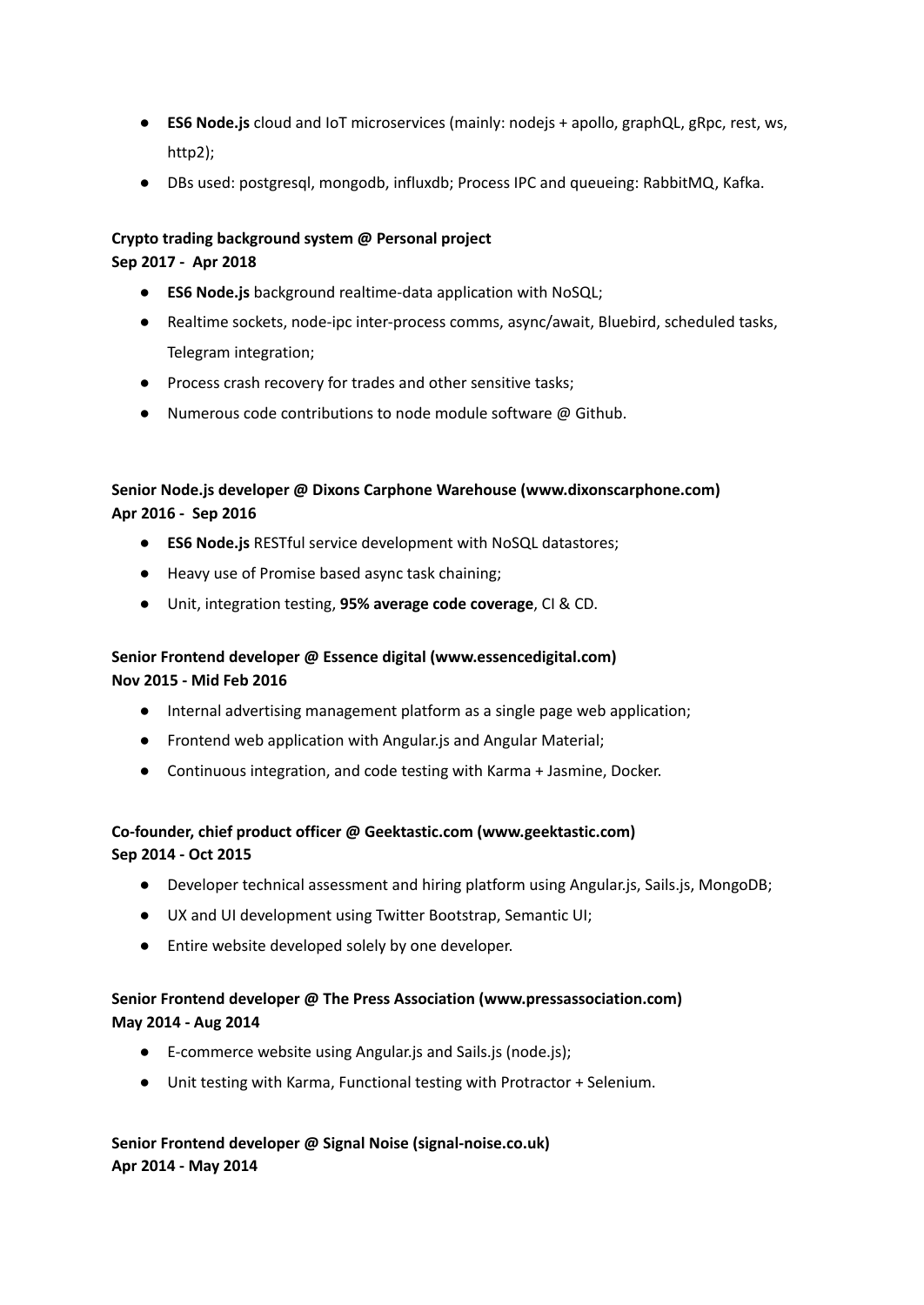- Backbone MVP project for EE big data analysis and presentation;
- HTML canvas for mobile device performance, animations, Easel.js

### **Senior Frontend developer @ Gamesys (www.gamesyscorporate.com) Jun 2013 – Jan 2014**

- Virgin Poker Facebook app development using Backbone.js;
- TDD via Jasmine + Grunt; Maven; Hudson.

### **Senior Frontend developer @ Bonzagaming (www.bonzagaming.com) Oct 2012 – Feb 2013, Mar 2013 – Jul 2013 (extension)**

- Greenfield responsive Facebook app development from the architecture till it's release using Backbone.js on frontend;
- Node.js + Express.js for mockup backend testing;
- TDD and functional testing using Jasmine and Mocha + Chai spinning Selenium via SauceLabs.

#### **Senior Frontend developer @ DeLaRue plc. (www.delarue.com)**

#### **Mar 2012 – Sep 2012**

- Greenfield Javascript OOP with frontend models, Zend Framework project using SOAP web services as data-source using service/mapper/entity layers. It is a NDA project, but these were my technical responsibilities:
	- o Modular jQuery frontend utilising best object oriented programming practices with backbone.js to control models, views etc.;
	- o Numerous jQuery plugins created, browser specific memory leak fixes for various external jQuery libraries; Javascript code performance improvements
	- o Utilisation of Twitter Bootstrap CSS and Javascript library, combining that with backend Zend Framework dynamic form generations;
	- o Superb use of latest, high-end Javascript technologies while in rapid Agile application development.

## **Head of Search (Backend and Frontend developer) @ Zugo Services Ltd. (www.zugo.com) Feb 2011 – Feb 2012**

- Responsible to create a specific PHP backend platform delivery framework for increased speed (handles 10 millions of visitors each month in cluster). Delivered custom browser-based Javascript application development framework with Facebook, Twitter, Gmail and other 10 additional applications purely written on top of this JS framework and jQuery;
- R&D of new startpage platform, HTML5 canvas animations experiments, physics engine in Javascript implementation for visuals;
- Took care for this project from specification till launch, helped other developers by teaching them.

#### **PHP backend/frontend programmer @ Analytics SEO (www.analyticsseo.com)**

### **Aug 2010 – Feb 2011**

- Created dedicated Node.js server which utilises Highcharts Javascript library in browser-less imitated DOM environment that is capable to export statistical charts automatically into PNG or any other type graph images;
- Responsible to develop a new backend decision making system for company online service by aggregating 200GB in size MySQL database, optimising SQL queries and database itself;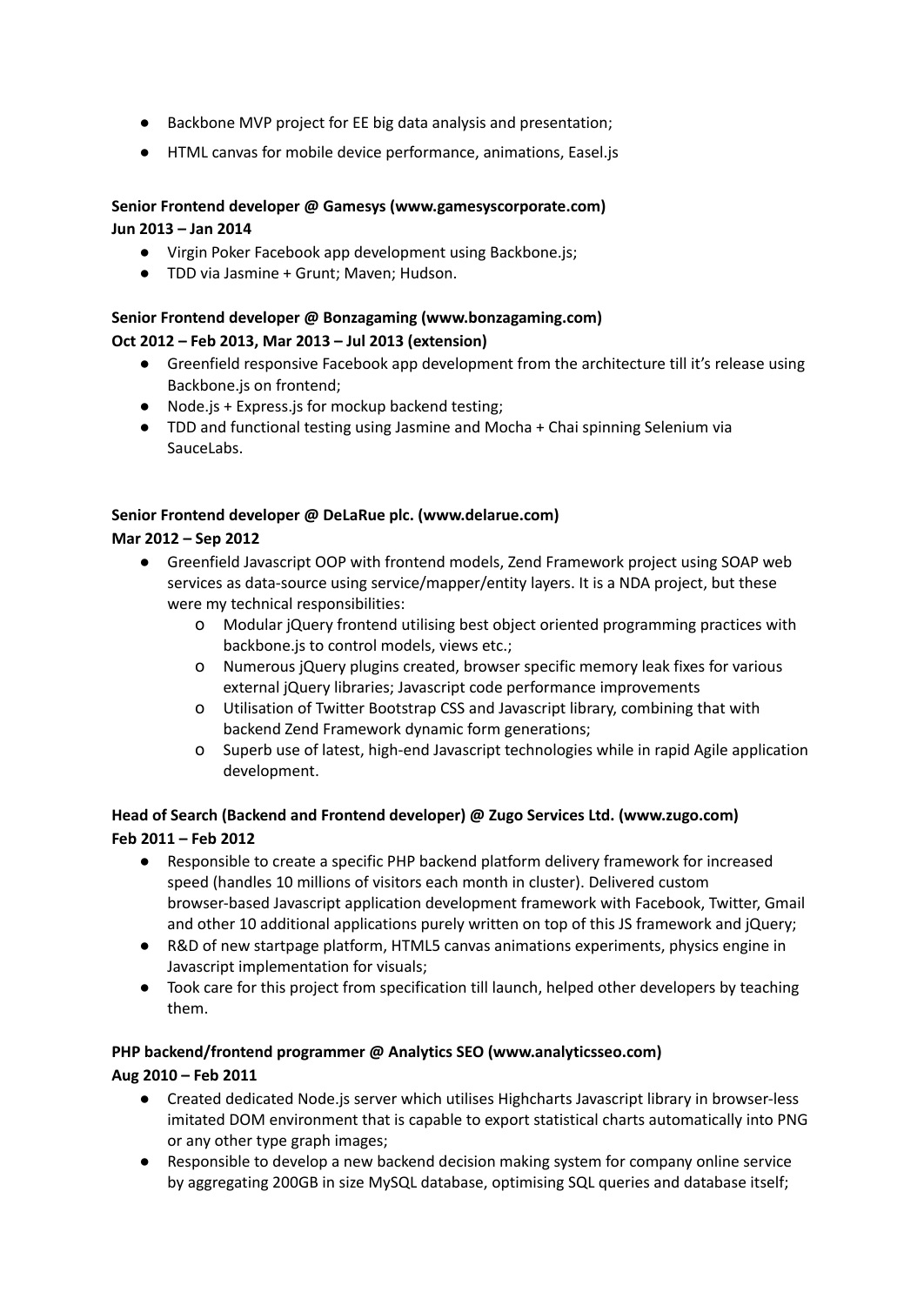● Re-developed whole frontend UI for the customers by representing aggregated data in nice and clean way.

### **Senior frontend programmer @ Laisvalaikio Dovanos, UAB (www.laisvalaikiodovanos.lt) Apr 2009 – Nov 2009**

- Stabilised internal CRM system and frontend online shop by adding new features, fixing bugs left by another company which first created this bespoke system. Took care of UI tests using Google AB testing, therefore managed to increase conversion rates for online store;
- Redeveloped frontend UI for the clients by representing aggregated data in nice and clean way;
- Support of this bespoke system in 4 countries sharing similar code base, managing and prioritising each country feature/bug requests.

## **Senior frontend developer and Project manager @ Made.By, UAB (www.by.lt) Mar 2007 – Mar 2009**

- Providing best online marketing solutions for the company. Gathering project requirements, delivery of finished project, close work with freelance designers, company web developers;
- Responsible for bespoke CMS development and maintenance, delivered and launched over 20 projects with this CMS by adapting it to each project using Agile methodology.

### **PHP developer @ E-vaizdas.net, UAB (www.e-vaizdas.net)**

### **May 2003 – Jun 2006**

- Responsible to create completely new bespoke CRM, billing and automated web hosting server management system. Features like server farm remote "one-click" control, automated customer accounts' management, automated hosting account controls;
- Company website development and maintenance, new billing methods' implementations were my duties.

### **PERSONAL SKILLS AND COMPETENCES**

#### **Languages:**

- English (fluent)
- German (spoken)
- Russian (spoken)
- Lithuanian (mother tongue)
- Portuguese (spoken)

### **EDUCATION**

## **Master's degree @ International Business School at Vilnius University Feb 2009 – Feb 2011**

Title of qualification: International Marketing and Business International classification: Master's degree

#### **Bachelor's degree @ Kaunas University of Technology**